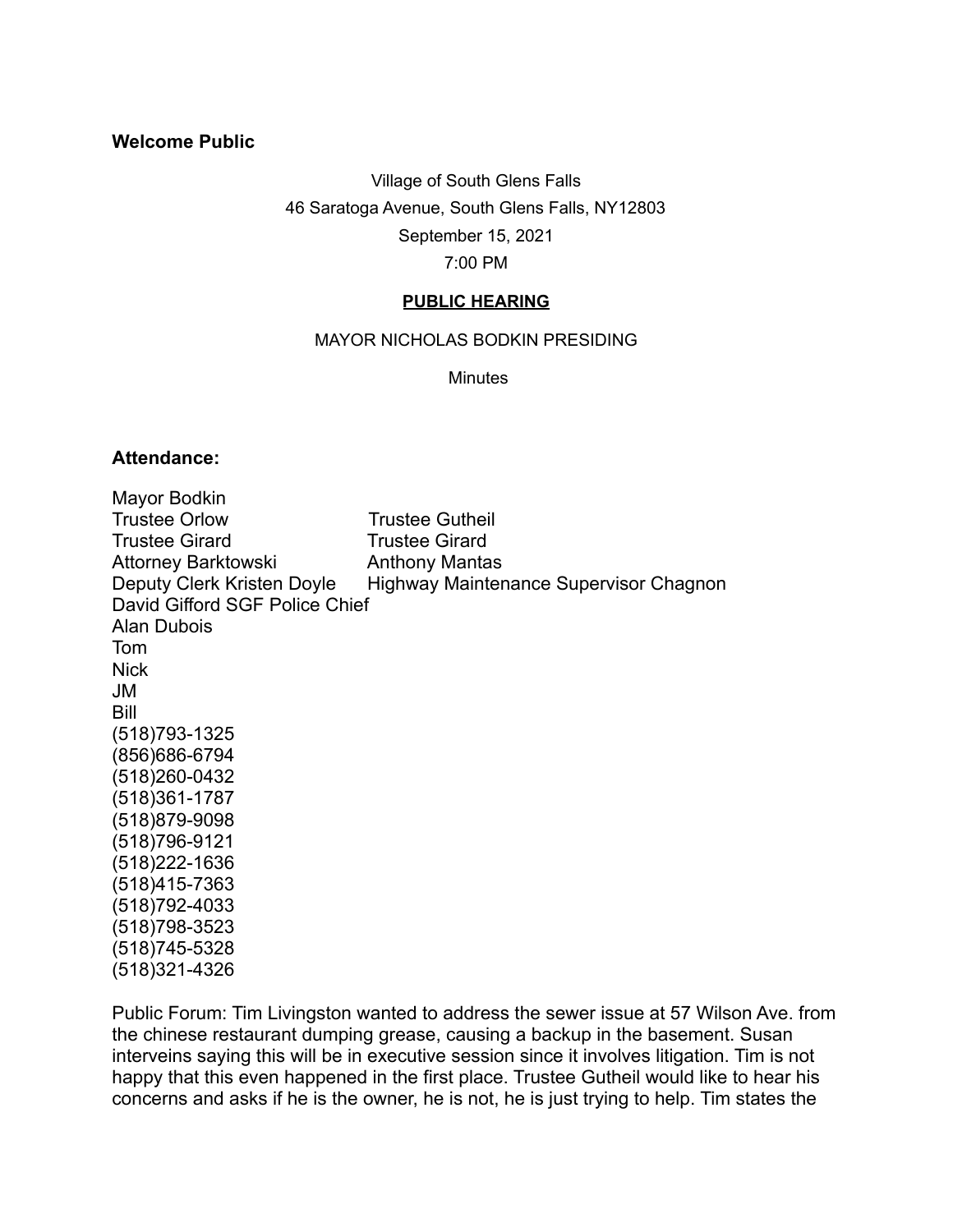pluggage was on Henry St and that he has pictures to provide if needed. Trustee Gutheil asks if any sanitation has taken place, Tim states the homeowner has some quotes but has not taken action yet.

- 1. Old Business: Trustee Gutheil would like to mention the following: update on clerk/treasurer position. Cannabis, ok with medical majuana, the community should decide. Trustee Orlow mentions this has already been discussed and is technically a closed item. Fire department contract, Mayor states he has not seen one. PFOA/PFOS- do we have a claim? Advised this is for an executive session. Gas/diesel analysis for budget. Stimulus money update.
- 2. New Business: Trustee Gutheil would like to mention the following: PD/DPW code book. 141-17 code book, review overnight parking. HRA, utilization report.
- 3. Schedule a special meeting for 9/22/21 at 7PM to approve the water/sewer warrant. Motion #091521-1Trustee Gutheil motioned, Trustee Orlow seconded the motion. All in favor, none opposed. Motion passed.
- 4. Transfers: A1990.400 to A8010.400 \$205.00. Motion #091521-2 Trustee Orlow motioned to approve as stated, asked if the budget was realistic since it was a small amount. Trustee Girard seconded the motion, suggested maybe discussing another transfer for the 10/6/21 meeting to cover until the end of the year. Trustee Orlow, Trustee Girard and Mayor, yes. Trustee Gutheil abstains from the vote due to not seeing the transfers. Motion passes.
- 5. Approve the bills: Motion #091521-3 Trustee Orlow Motions to approve the bills as audited. Trustee Girard seconded the motion. Trustee Orlow, Trustee Girard and Mayor vote yes, Trustee Gutheil abstains from the vote due to not seeing the bills. Motion passes.
- 6. WIIA Water Project: it is projected that work will start the first or second week of November. Will install pressure release valves as needed. Not to exceed limited alterations and be out to bid within the next two weeks. WIIA Sewer: payout app was sent to the Village office. Trustee Gutheil noted that sometimes agencies ask for certification from the treasurer. KPI update: inspection is behind schedule with COVID causing staffing issues.
- 7. CDBG update: mobilization signs were sent for approval. Expect the end of September; prep, clean, then line beginning of October. Shouldn't take more than a week to finish. The deadline is December 4, 2021 giving us roughly 6 weeks to complete. TJ asked if we could verify the timeline, he is out on vacation the last two weeks of October. Trustee Gutheit asked if Anthony could send him copies of all correspondence to review, he feels things keep getting pushed back instead of moving forward. Tree update: Bobs trees: \$310.95 for selects, \$316.45 for lindens, they also charge a delivery charge on some trees and not others. Barnes landscaping a quote for delivery of \$450. Barnes is Bobs tree delivery services. \$450 is for all 20 trees. Alahan wholesale, \$270 Lindens, Pears \$370, \$900 delivery fee per load. 20 Trees in total, how many of each will be given after he does the placement. Northern Nursery, lindens are going to be \$250 and the flowering pear will be \$209, delivery with a forklift is \$250, delivery without a forklift is \$150. The difference is the caliper of the trees, Northern Nursery is quoting 2-21/2, Alahan 2/12-3, Bobs trees was 2/12-3 caliper. Trustee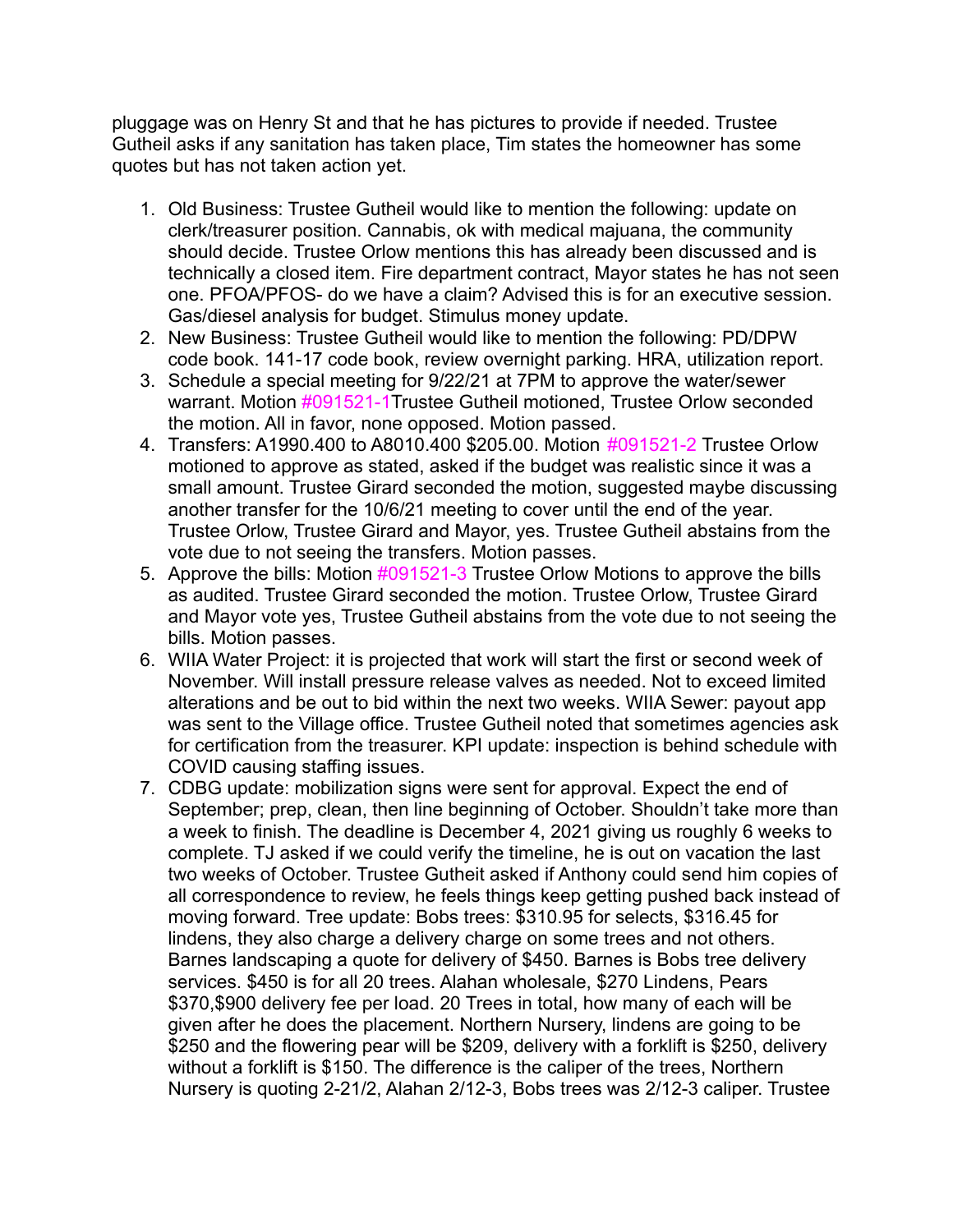Gutheil would like to know if there is any warranty, TJ said usually it is a one year, if they die, he will clarify. Northern Nursery seems to be the most competitive, but the tree caliper is smaller than the others. Attorney Bartkowksi would like to see the warranty in writing, and in future to ask for it. Subject to clarification, the Attorney says we can proceed. TJ feels we do not need the forklift, as we have machinery we can use to unload the trees. Mayor asked TJ if he needed any other materials. TJ will need peat moss, cow manure, tree stakes and cabling. Northern Nursery is the most responsible bidder and will usually throw in the supplies we need. Looking for authorization to purchase trees and supplies. The expense for the supplies needed is roughly \$500. Trustee Gutheil would like to know the total we will be spending before deciding. TJ-can we awarded the trees and I can get prices on peat moss and cow manure. Trustee Girard, peat moss is roughly \$10, manure roughly \$4 per bag, for 20 trees probably wouldn't come close to \$1,000. Mayor feels these trees need to be planted as soon as possible to survive the winter. We need to see where to pull the funds from. It will be roughly \$4,650 total for the trees and delivery. Anthony; with New Castle paid we will have about \$9,507 CDBG funds left over.Motion #091521-4 Trustee Orlow says he is comfortable making the motion with all participants to approve. Trustee Girard seconded the motion.All in favor, none opposed. Motion passed. TKC pay app needs to be paid. Mayor will follow up. Anthony sent all communication with Green mountain and KPI to the trustees for approval. TKCare we paying for undisputed money, was it already approved, do we just need signatures? TKC and New Castle pay apps have to be separate.

- 8. Sexual Harassment training update- needs to be done as soon as possible to stay within the time frame for NYS.
- 9. Beach Road update: TJ- been cleared by the engineer, the guardrail is back up, and the road is open again. Thank you's have been drafted to be sent for everyone's timely help.
- 10.Financial reports: Joy is trying to get them as up to date as possible. She sent one out today, for "as of now".
- 11. Financial Audit OSC: The letter for audit was filed on 9/14/21, RFP for CPA for audit purposes. Motion #091521-5 Trustee Girard motions to approve the RFP for CPA, Trustee Orlow seconds. All yes, none opposed. Motion passes. Trustee Gutheil questions how far back we are requesting for the audit. Mayor; the last 4 years.
- 12.DPW, PD and Animal control reports: Approve and file. Motion #091521-6 Trustee Gutheil motions to approve, Trustee Girard seconds the motion. All in favor, none opposed. Motion passes.
- 13.Fire Department AC has been fixed, it was a loose wire. DPW has only received one quote back so far for a new AC/heater. We will table this until the next board meeting.
- 14.Security camera quotes Village Hall and Village Park & Gazebo repair updates: So far we are having issues getting pricing from vendors for quotes. Repairs to the gazebo; took the lights down so they can't be damaged. Will the repairs exceed the insurance deductible?-possibly if we need all new fixtures. As for the vandalism, we know who did it, the police department is involved.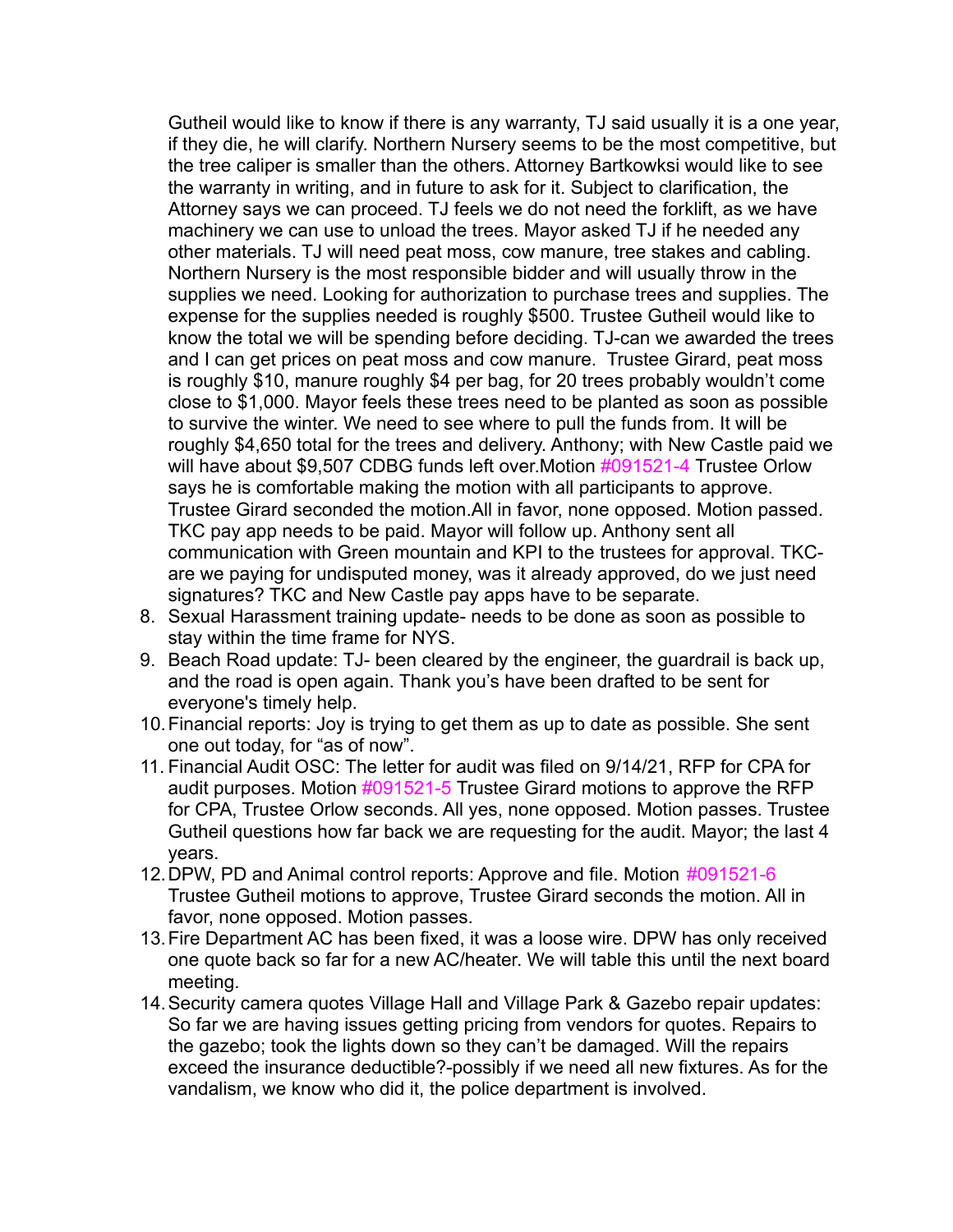- 15.Noble gas account, Motion #091521-7 Mayor, have you had a chance to review the contract? Attorney said she has a few clauses to update, she will reach out tomorrow. We can approve contingent on the changes. Motion to allow the Mayor to execute the contract once the attorney has a chance to review and update. Trustee Orlow motioned to approve, Trustee Gutheil seconded. All in favor, none opposed. Motion carried.
- 16.Hero Act: we have no financial liability and will need the notice posted. We cannot just amend the resolution for the emergency closure due to covid. We need a separate resolution, form filed and posted. Attorney Bartkowski will send out a draft for everyone to review. Table until the next meeting.
- 17.GIGP: there were two submissions, table for executive session.
- 18.Building & Code enforcement: Trustee Orlow and Trustee Girard are in favor. Trustee Gutheil thinks we should pull together what we need and will work for us, then present to the board.
- 19.Trustee Reports: Trustee Orlow spoke with Chief Gifford about some issues in the village. Also, feels we should discuss the memorial day parade.
- 20.Mayor Reports: There was a request from the code enforcement; what is the law of leaving trash outside of homes. Suggest we start a rules/local laws document to update. John Hoey, agrees this needs to be addressed and is happy to help in any way possible. Trustee Orlow supports this, and says he has had complaints about it as well. Trustee Girard supports this as well. Attorney Bartkowski states it is easy to appoint and adopt laws.

Motion #091521-8 Motion to adjourn and move to executive session. Trustee Girard motions, Trustee Orlow seconds. All in favor, none opposed. Motion passes. Meeting adjourned at 8:25PM

- 21.Motion #091521-9 9:40PM entertain a motion to exit the executive session and reopen the open meeting, with no action taken. Trustee Orlow motioned, Trustee Girard seconded. All in favor, none opposed. Motion passes.
- 22.Attorney Bartkowski, we have a motion to entertain an application for Glen Gate plaza, a cease and desist order, present to the owners and tenants specifically Lam Fong Yuen and Subway, effective immediately at 9AM on 09/16/2021 the chief will serve the cease and desist at that time. Attorney will contact them and inform them of the intended actions. Motion #091521-10 Trustee Girard motioned, Trustee Orlow seconded. Trustee Gutheil, disclosure with potential conflict with Subway, and will recuse himself from any discussion with Subway and will abstain from voting with Subway but is able to vote on part of the motion not involving Subway. Trustee Orlow, yes, Trustee Girard yes, Trustee Gutheil yes, but not on any matters including Subway, Mayor yes. Motion passes.
- 23.Motion #091521-11 Motion to go back into executive session for other agenda items. Trustee Girard motioned, Trustee Orlow seconded. All in favor motion passes 9:48PM
- 24. Motion #091521-12 Motion to adjourn executive session and reopen the public meeting 11:14 PM with no action taken. Trustee Girard motioned, Trustee Gutheil seconded. No discussion. All in favor, motion passes. Trustee Orlow, did not join in executive session that was reopened at 9:48PM